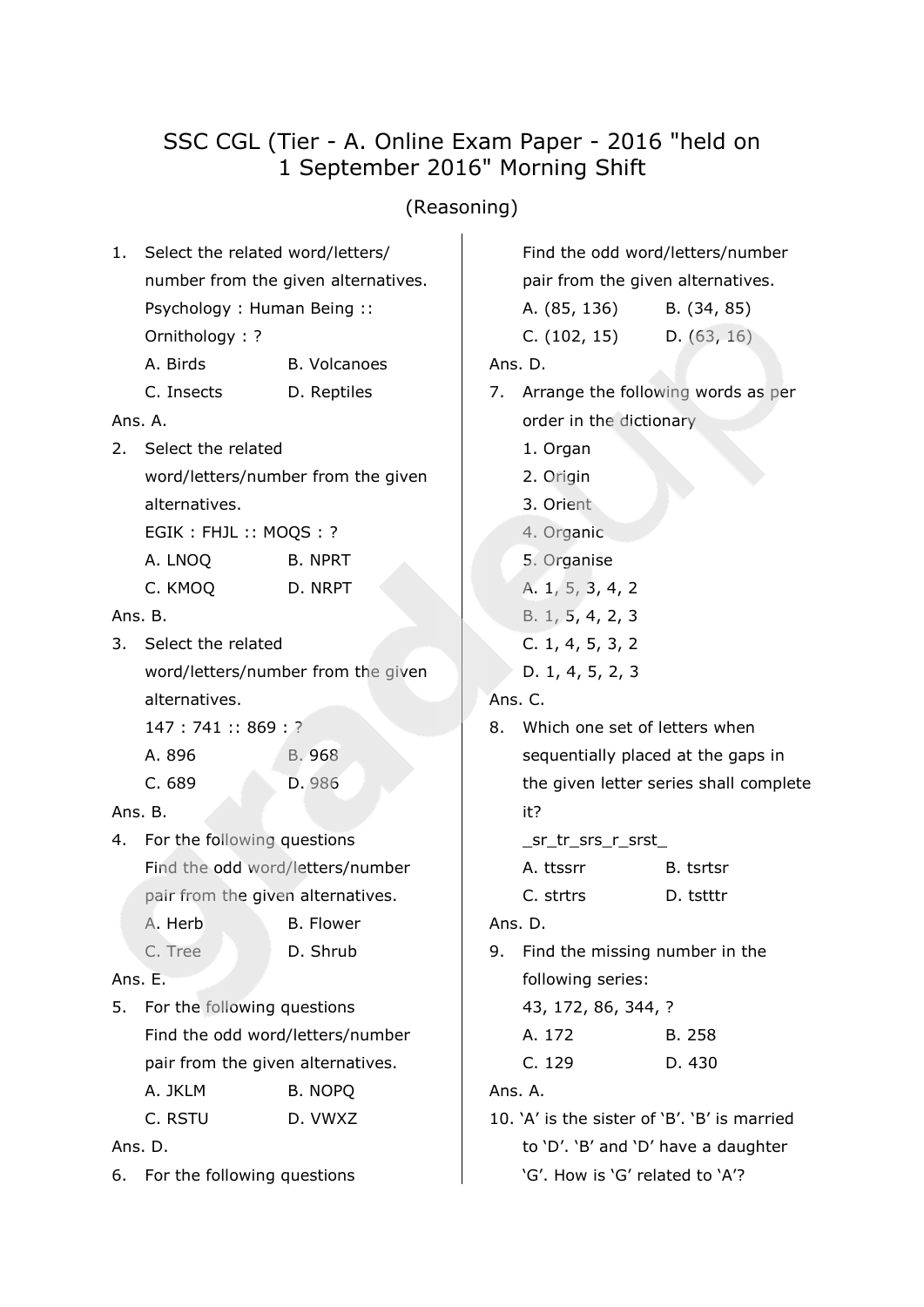C. Niece D. Cousin

### Ans. C.

11. Anil is as much younger to Vivek as he is older to Tarun. If the total of the ages of Vivek and Tarun is 48 years, how old is Anil?

| A. 26 | B. 33 |
|-------|-------|
| C.24  | D. 18 |

Ans. C.

12. From the given alternative words, select the word which cannot be formed using the letters of the given word:

CHRONOLOGICAL

| A. CALL   | B. LOGIC   |
|-----------|------------|
| C. CALICO | D. ANALOGY |

Ans. D.

13. If HOUSE is written as FQSUC , then how can CHAIR be written in that code?

| A. DIBJS | <b>B. SBJID</b> |
|----------|-----------------|
| C. SHBGD | D. AJYKP        |

Ans. D.

14. If P denotes  $\div$ , Q denotes x, R denotes + and S denotes - then what is the value of 18Q12P4R5S6 A. 64 B. 53

| D. 24 |
|-------|
|       |

Ans. B.

15. If  $4 + 3 = 25$ , and  $8 + 4 = 80$ , then,  $3 + 2 = ?$ 

| A. 15 | B. 10 |
|-------|-------|
| C.13  | D. 12 |

Ans. C.

16. Select the missing numbers from the given alternatives

| 8     | 32 | 4 |              |
|-------|----|---|--------------|
|       |    | 5 |              |
|       | 6  | ξ |              |
| A. 30 |    |   | <b>B.</b> 35 |
| C. 20 |    |   | D. 25        |

Ans. B.

17. Ramesh starts his journey by walking 2 kilometres towards North. Then he takes a right turn and walks 1 kilometre. Again takes a right turn and walks 2 kilometre. Now which direction is he facing?

A. East B. West C. South D. North

Ans. C.

18. Consider the given statement/s to be true and decide which of the given conclusions/assumptions can definitely be drawn from the given statement.

Statement: Irregularity is a cause for failure in exams. Some regular students fail in the examinations.

Conclusions:

I. All failed students are regular. II. All successful students are not regular.

A. Only conclusion I follows B. Only conclusion II follows C. Both conclusion I and conclusion II follow

D. Neither conclusion I nor conclusion II follows

Ans. D.

19. How many triangles are there in the given figure?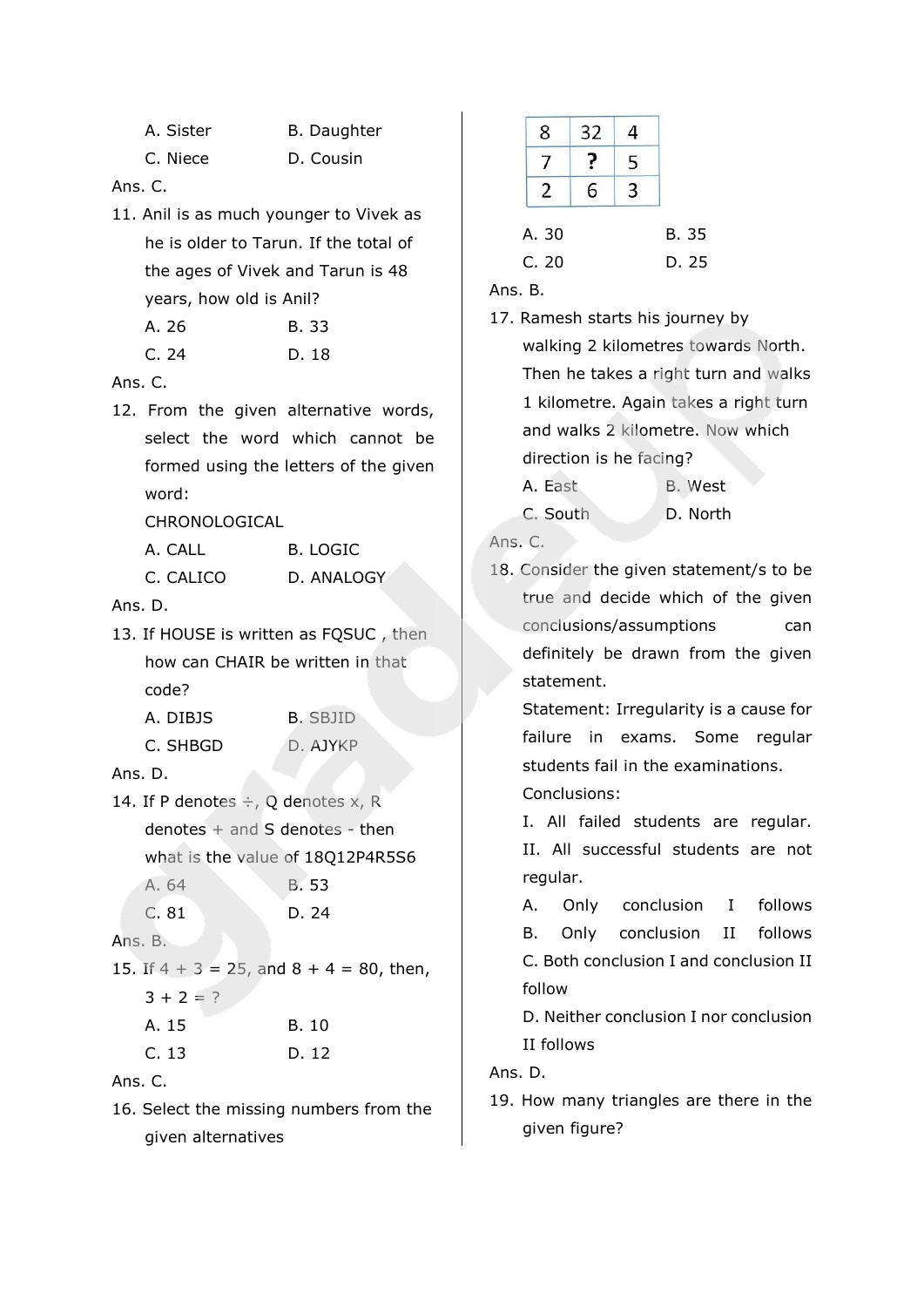

### Ans. C.

20. Which one of the following figures represents the following relationship:

Birds, Parrots, Bats



Ans. C.

21. Which answer figure will complete the pattern in the question figure?





Ans. D.

22. From the given answer figures, select the one in which the question figure is hidden/embedded





Ans. C.

23. A piece of paper is folded and cut as shown below in the question figures. From the given answer figures, indicate how it will appear when opened.



Ans. D.

24. If a mirror is placed on the line AB, then which of the answer figures is the right image of the given figure?

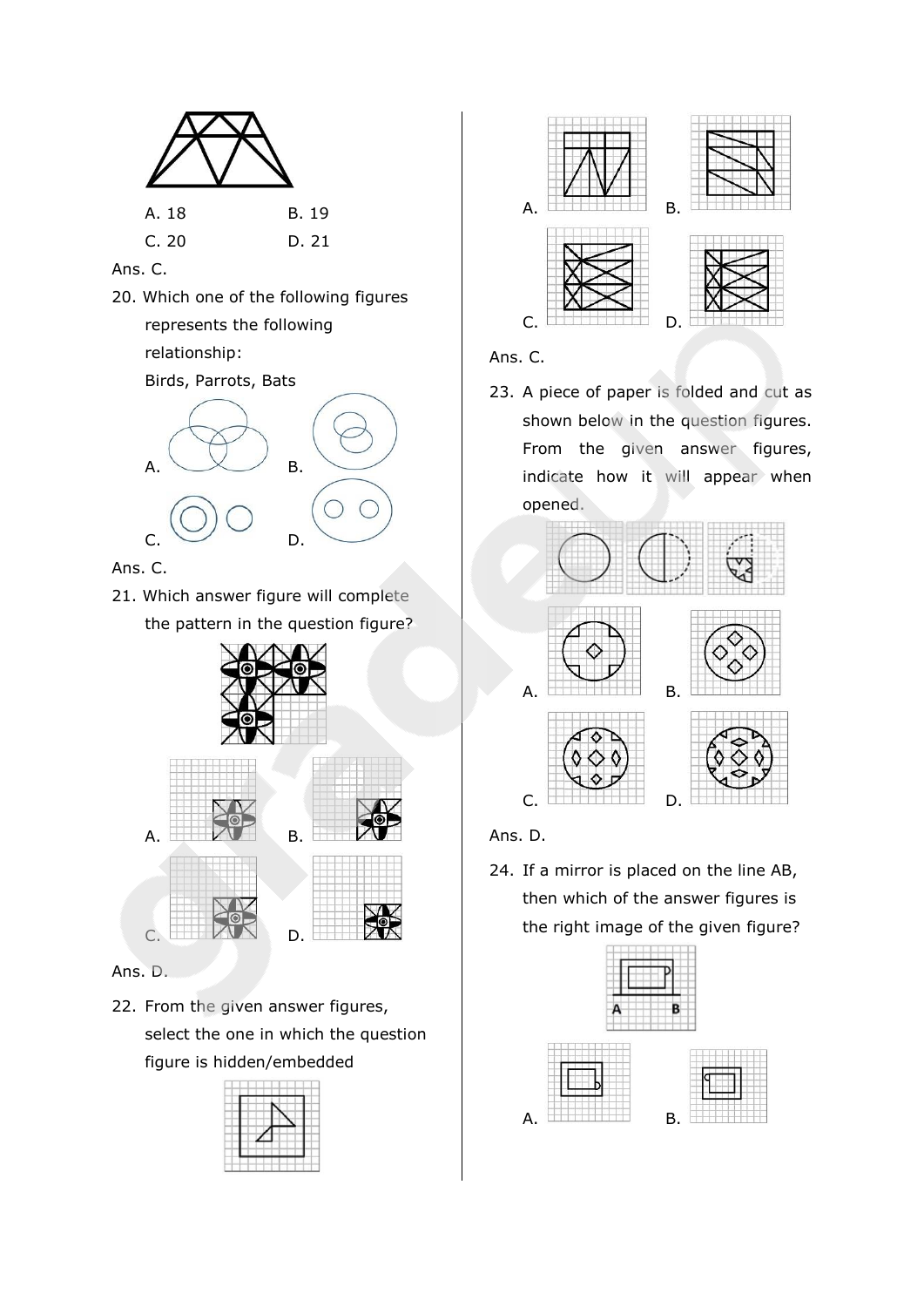

#### Ans. A.

25. In the question, a word is represented by only one set of numbers as given in any one of the alternatives. The sets of numbers given in the alternatives are represented by two classes of alphabets as in two matrices given below. The columns and rows of Matrix I are numbered from 0 to 4 and that of Matrix II are numbered from 5 to 9. A letter from these matrices can be represented first by

its row and next by its column, e.g., 'B' can be represented by 00, 13 etc., and 'A' can be represented by 55, 69 etc.

Similarly you have to identify the set for the word 'GIRL'

| MATRIX I |   |   |   |   |   |   |   | <b>MATRIX II</b> |          |   |         |
|----------|---|---|---|---|---|---|---|------------------|----------|---|---------|
|          | 0 | 1 | 2 | 3 | 4 |   | 5 | 6                | $\prime$ | 8 | 9       |
| 0        | В | N | G |   | D | 5 | А |                  | Κ        |   | R       |
| 1        | G |   | D | B | Ν | 6 |   | к                | O        | R |         |
| 2        | D | B | N | G |   |   |   | O                | R        | А |         |
| 3        | N | G |   | D | В | 8 | Ω | R                | Α        |   | к       |
| л        |   |   | B | N | G | g | R |                  |          |   | $\circ$ |

A. 02, 56, 97, 24 B. 31, 79, 68, 42 C. 23, 97, 77, 11 D. 11, 88, 95, 23 Ans. C.

### **(General Awareness)**

- 26. The minimum short-term natural hazard is A. blizzard B. earthquake C. volcanic eruption D. bolt of lightning Ans. D. 27. DOTS is a treatment given to patients suffering from A. Polio B. AIDS C. Hepatitis D. Tuberculosis Ans. D. 28. Which dynasty was ruling in Vijaynagar empire at the time of the Battle of Talikota? A. Sangam B. Aniridu C. Tuluva D. Saluva Ans. C.
- 29. Which of the following Sultans died while playing Polo or Chaugan?
	- A. Qutb-ud-din Aibak
	- B. Balban
	- C. Iltutmish
	- D. Nasiruddin Muhammad

Ans. A.

30. Molten rock below the surface of the earth is called **that is called**  $\cdot$ 

A. Basalt B. Laccolith

C. Lava D. Magma

Ans. D.

- 31. Magnesium is a constituent metal of
	- A. Chlorophyll molecule
	- B. DNA
	- C. Mitochondria

\_\_\_\_\_\_\_\_\_\_ .

D. Ribosomes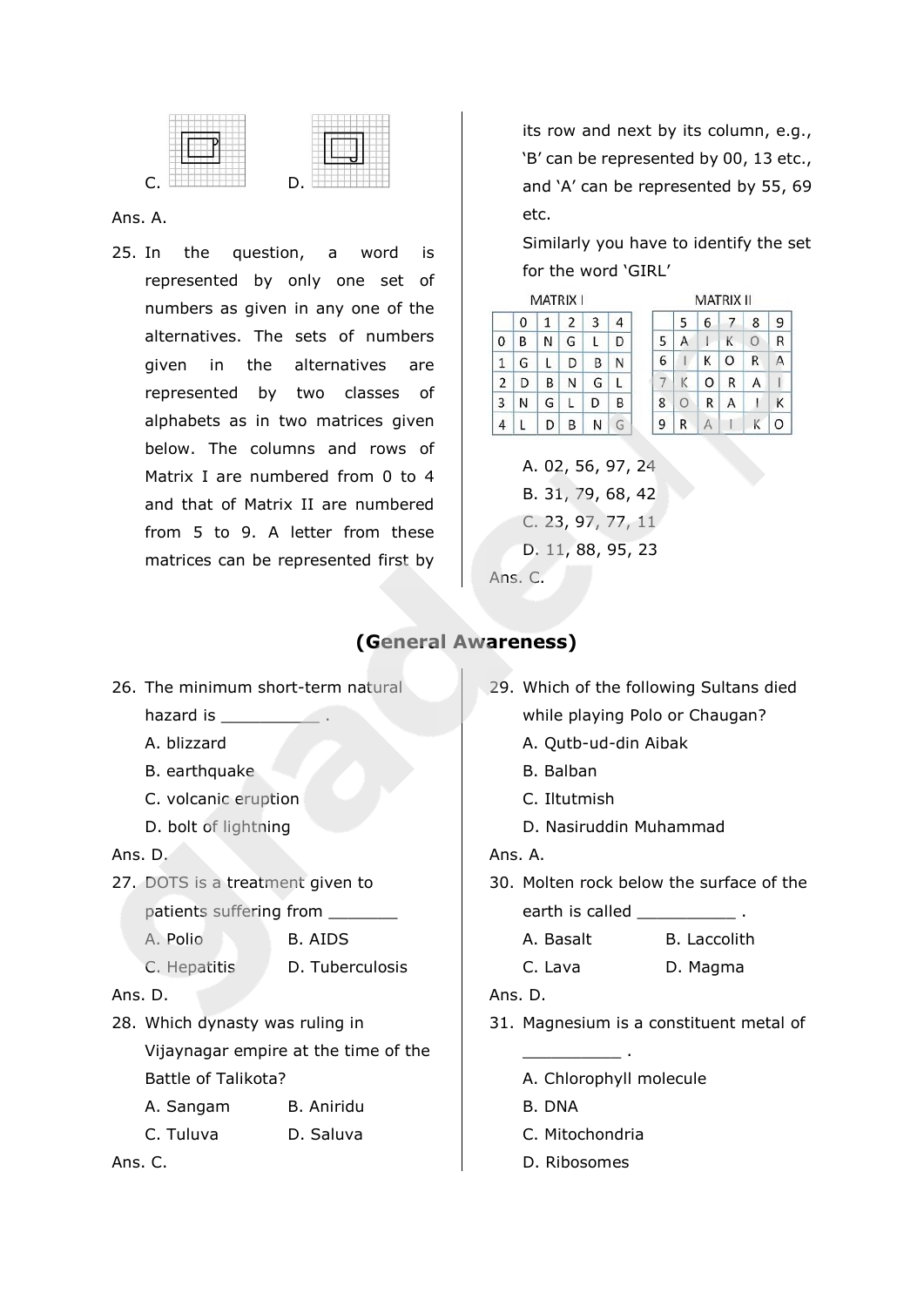| Ans. A.                           |                                       |                                         |     |  |
|-----------------------------------|---------------------------------------|-----------------------------------------|-----|--|
| 32. Which one among the following |                                       |                                         |     |  |
|                                   | components is used as an amplifying   |                                         |     |  |
|                                   | device?                               |                                         | 38. |  |
|                                   | A. Transformer B. Diode               |                                         |     |  |
|                                   | C. Capacitor D. Transistor            |                                         |     |  |
|                                   | Ans. D.                               |                                         |     |  |
|                                   | 33. A ____________ is an agreement    |                                         |     |  |
|                                   |                                       | between the communicating parties       |     |  |
|                                   | on how communication is to            |                                         |     |  |
|                                   | proceed.                              |                                         | Ans |  |
|                                   | A. Path                               | B. SLA                                  | 39. |  |
|                                   | C. Bond                               | D. Protocol                             |     |  |
|                                   | Ans. D.                               |                                         |     |  |
|                                   |                                       | 34. Name the gas used in preparation of |     |  |
|                                   | bleaching powder                      |                                         |     |  |
|                                   | A. Oxygen B. Hydrogen                 |                                         | Ans |  |
|                                   | C. Nitrogen D. Chlorine               |                                         | 40. |  |
|                                   | Ans. D.                               |                                         |     |  |
|                                   | 35. The depletion in Ozone layer is   |                                         |     |  |
|                                   | caused by $\frac{1}{2}$ .             |                                         | Ans |  |
|                                   | A. Nitrous oxide                      |                                         | 41. |  |
|                                   | B. Carbon dioxide                     |                                         |     |  |
|                                   | C. Chlorofluorocarbons                |                                         |     |  |
|                                   | D. Methane                            |                                         |     |  |
|                                   | Ans. C.                               |                                         | Ans |  |
|                                   | 36. Sariska and Ranthambore are the   |                                         | 42. |  |
|                                   |                                       | reserves for which of the following     |     |  |
|                                   | A. Lion                               | B. Deer                                 |     |  |
|                                   | C. Tiger                              | D. Bear                                 |     |  |
|                                   | Ans. C.                               |                                         |     |  |
|                                   | 37. The prestigious 'Jawaharlal Nehru |                                         |     |  |
|                                   | Award for International               |                                         | Ans |  |
|                                   | Understanding' is instituted by       |                                         | 43. |  |
|                                   | A. National Centre for Art and        |                                         |     |  |
|                                   | Culture                               |                                         |     |  |
|                                   |                                       | B. Department of Youth and Sports       |     |  |
|                                   | C. Nehru Memorial Museum              |                                         |     |  |

|         | D. Indian Council for Cultural   |                                         |  |  |  |  |  |  |
|---------|----------------------------------|-----------------------------------------|--|--|--|--|--|--|
|         | Relations                        |                                         |  |  |  |  |  |  |
| Ans. D. |                                  |                                         |  |  |  |  |  |  |
|         |                                  | 38. Phosphorus is kept in water because |  |  |  |  |  |  |
|         |                                  | A. its ignition temperature is very     |  |  |  |  |  |  |
|         | high                             |                                         |  |  |  |  |  |  |
|         |                                  | B. its ignition temperature is very     |  |  |  |  |  |  |
|         | low                              |                                         |  |  |  |  |  |  |
|         |                                  | C. its critical temperature is high     |  |  |  |  |  |  |
|         |                                  | D. its critical temperature is low      |  |  |  |  |  |  |
| Ans. B. |                                  |                                         |  |  |  |  |  |  |
|         |                                  | 39. The famous Dilwara temples of       |  |  |  |  |  |  |
|         |                                  | Mount Abu are a sacred pilgrimage       |  |  |  |  |  |  |
|         | place for the                    |                                         |  |  |  |  |  |  |
|         | A. Buddhists                     | <b>B.</b> Jains                         |  |  |  |  |  |  |
|         | C. Sikhs                         | D. Parsis                               |  |  |  |  |  |  |
| Ans. B. |                                  |                                         |  |  |  |  |  |  |
|         |                                  | 40. The unit of measurement of noise is |  |  |  |  |  |  |
|         | A. Decibel                       | B. Hertz                                |  |  |  |  |  |  |
|         | C. Amplifier                     | D. Acoustics                            |  |  |  |  |  |  |
| Ans. A. |                                  |                                         |  |  |  |  |  |  |
|         | 41. The commonly used coolant in |                                         |  |  |  |  |  |  |
|         | refrigerators is                 |                                         |  |  |  |  |  |  |
|         | A. Ammonia                       | B. Nitrogen                             |  |  |  |  |  |  |
|         | C. Freon                         | D. Oxygen                               |  |  |  |  |  |  |
| Ans. C. |                                  |                                         |  |  |  |  |  |  |
|         | 42. The complete form of 'IC' in |                                         |  |  |  |  |  |  |
|         | electronics is                   |                                         |  |  |  |  |  |  |
|         | A. Internal circuit              |                                         |  |  |  |  |  |  |
|         | B. Independent circuit           |                                         |  |  |  |  |  |  |
|         | C. Integrated circuit            |                                         |  |  |  |  |  |  |
|         | D. Inbuilt circuit               |                                         |  |  |  |  |  |  |
| Ans. C. |                                  |                                         |  |  |  |  |  |  |
|         | 43. Who among the following did  |                                         |  |  |  |  |  |  |
|         |                                  | Gandhiji regard as his political Guru?  |  |  |  |  |  |  |
|         | A. Mahadev Desai                 |                                         |  |  |  |  |  |  |
|         | B. Dayanand Saraswati            |                                         |  |  |  |  |  |  |
|         |                                  |                                         |  |  |  |  |  |  |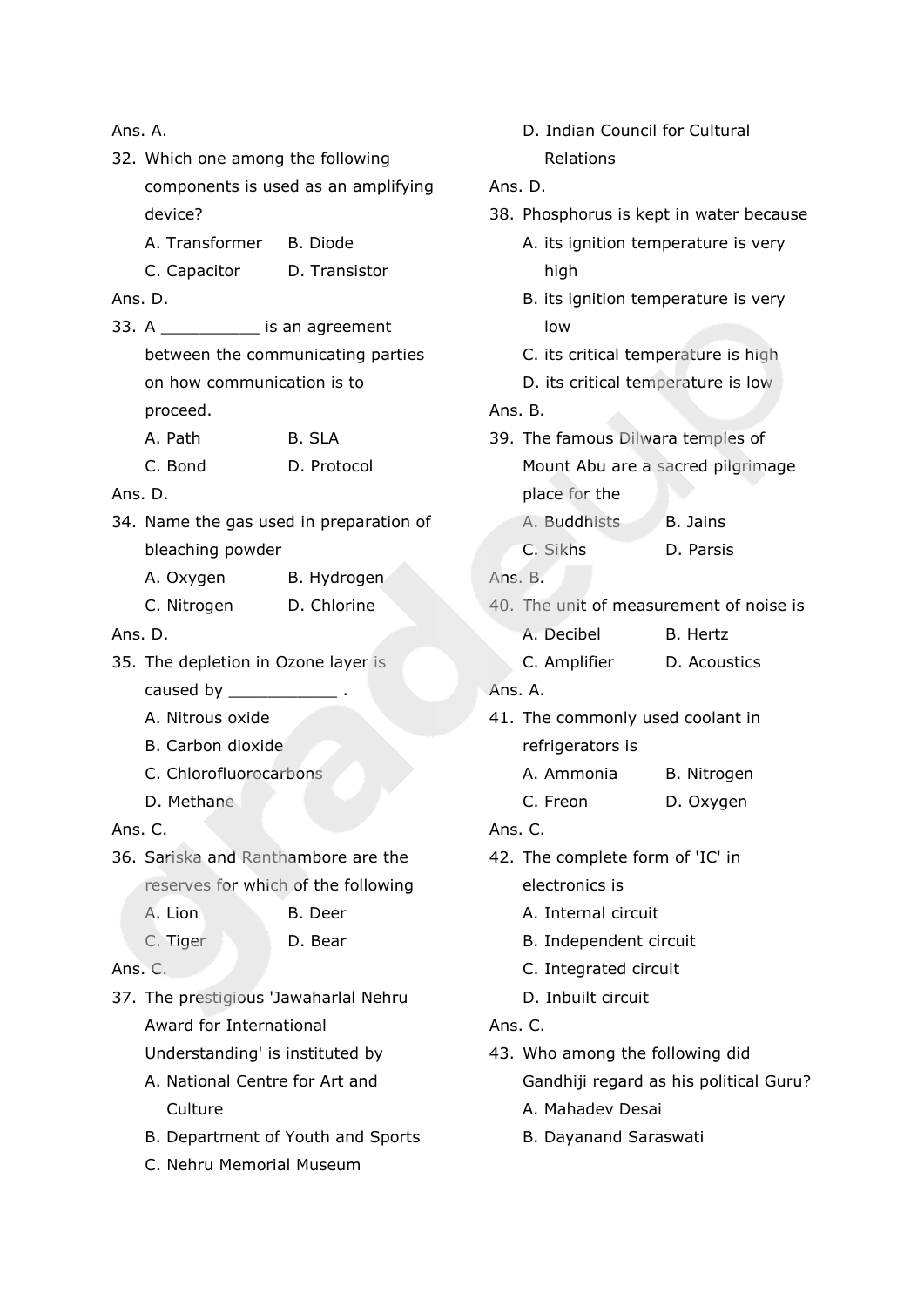- C. Acharya Narendra Dev
- D. Gopal Krishna Gokhale

Ans. D.

- 44. Which of the following constitutional Amendment Act, deals with the Elementary Education as a Fundamental Right?
	- A. 84th Amendment Act
	- B. 85th Amendment Act
	- C. 86th Amendment Act
	- D. 87th Amendment Act

#### Ans. C.

- 45. The World's largest island is
	- A. Greenland B. Iceland
	- C. New Guinea D. Madagascar

### Ans. A.

- 46. Sea water is saltier than rain water because
	- A. Sea animals are salt producing
	- B. The air around the sea is saltish
	- C. Rivers wash away salts from earth and pour them into the sea
	- D. Sea beds have salt producing mines

Ans. C.

- 47. Pannalal Ghosh played which of the following musical instruments?
	- A. Flute B. Sitar
	- C. Violin D. Santoor

### Ans. A.

- 48. Rio Summit is associated with
	- A. Convention on Biological Diversity
	- B. Green house gases
	- C. Ozone depletion
	- D. Wet lands

### Ans. A.

- 49. Polyploidy arises due to change in the
	- A. number of chromatids
	- B. structure of genes
	- C. number of chromosomes
	- D. structure of chromosomes

## Ans. A.

- 50. Which South Korean author in May 2016 won the 2016 Man Booker International Prize for her novel 'The Vegetarian'?
	- A. Han Kang B. Yiyun Li
	- C. Tami Hoag D. Taya Zinkin

Ans. A.

# **(Quantitative Aptitude)**

- 51. A and B together can finish a work in 30 days. They worked for it for 20 days and then B left the work. The remaining work was done by A alone in 20 days more. In how many days can A alone finish the work?
	- A. 48 days
	- B. 50 days
- C. 54 days
- D. 60 days

### Ans. D.

52. The centroid of an equilateral triangle ABC is G. If AB is 6 cms, the length of AG is A. √3 cm B. 2√3 cm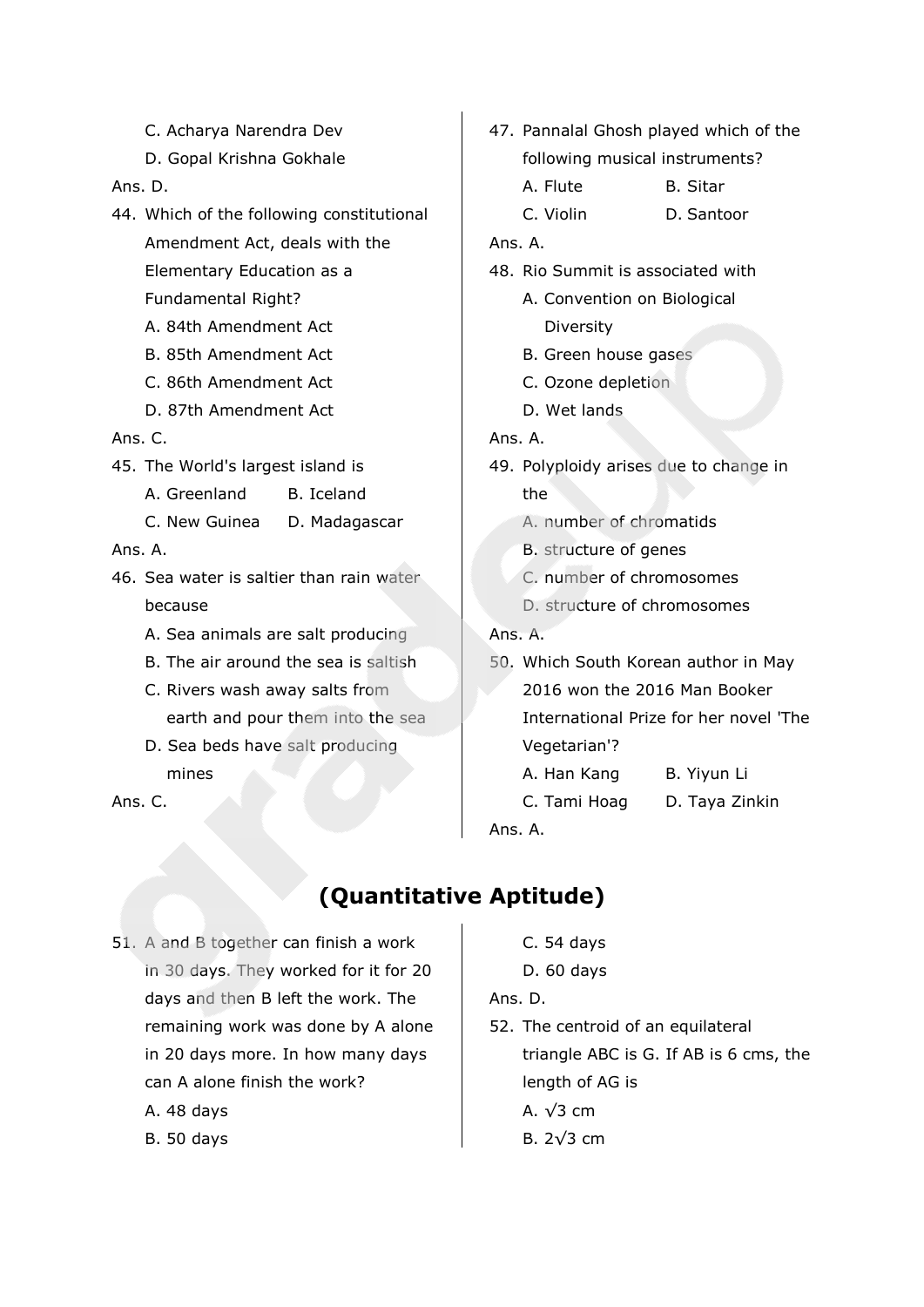| C. 3√2 cm |  |
|-----------|--|
|           |  |

D. 2√2 cm

### Ans. B.

- 53. A merchant changed his trade discount from 25% to 15%. This would increase selling price by
	- A. 3⅓%
	- B.  $6\frac{1}{6}\%$
	- C. 13⅓%
	- D. 16⅓%

Ans. C.

- 54. If 177 is divided into 3 parts in the ratio 1/2 : 2/3: 4/5, then the second part is A. 75 B. 45
	- C. 72 D. 60
- Ans. D.
- 55. If percentage of profit made,when an article is sold for Rs.78, is twice as when it is sold for Rs.69, the cost price of the article is

| A. Rs. 49 | <b>B.</b> Rs. 51 |
|-----------|------------------|
| C. Rs. 57 | D. Rs. 60        |

## Ans. D.

56. The ratio between Ram's age and Rahim's age is 10:11. What is the age of Rahim in percentage of Ram's age

A. 
$$
109\frac{1}{11}\%
$$
  
B.  $110\%$   
C.  $111\frac{1}{9}\%$ 

D. 111%

Ans. B.

57. Gautam travels 160 kms at 32 kmph and returns at 40 kmph. Then average speed is

A. 72 kmph B. 71.11 kmph C. 36 kmph D. 35.55 kmph Ans. D. 58. If  $x=3/2$ , then the value of  $27x^3$ - $54x^2 + 36x - 11$  is A. 11<sup>3</sup>/<sub>8</sub> B. 11<sup>5</sup>/<sub>8</sub> C. 12⅜ D. 12⅝ Ans. D. 59. If  $a + b + c = 6$  and  $ab + bc + ca =$ 1, then the value of  $bc(b + c) + ca(c)$  $+ a$ ) +ab(a + b) + 3abc is A. 33 B. 66 C. 55 D. 23 Ans. B. 60. If the angles of a triangle are in the ratio of 2:3:4, then the difference of the measure of greatest angle and smallest angle is A. 20° B. 30° C. 40° D. 50° Ans. C. 61. In  $\triangle ABC$ ,  $\angle A = 90^\circ$ , AD  $\perp$  BC and AD  $=$  BD  $=$  2 cm. The length of CD is A. 3 cm B. 3.5 cm C. 3.2 cm D. 2 cm Ans. D. 62. If  $\tan 45^{\circ} = \cot \theta$ , then the value of  $\theta$ , in radians is A. Π Β. Π/9 C. Π/2 D. Π/12 Ans. B. 63.  $(2^{51} + 2^{52} + 2^{53} + 2^{54} + 2^{55})$  is divisible by A. 23 B. 58 C. 124 D. 127 Ans. C.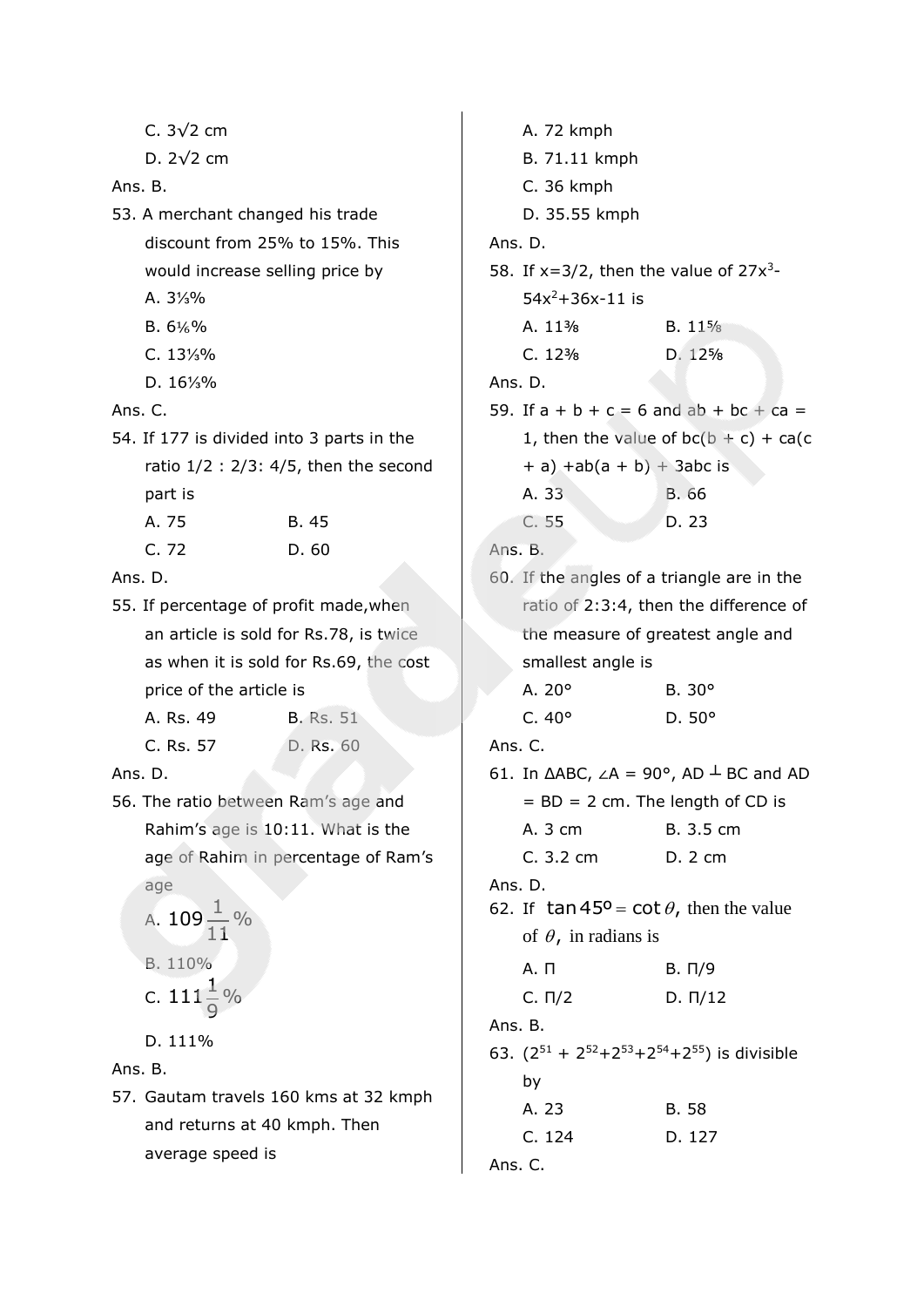64. The average of 12 numbers is 9. If each number is multiplied by 2 and added to 3, the average of the new set of numbers is A. 9 B. 18 C. 21 D. 27 Ans. C. 65. If  $a + \frac{1}{a} \bigg|^{2} = 3,$ *a*  $\left(a + \frac{1}{a}\right)^2 = 3$ , then the value of 6 6  $a^6-\frac{1}{a}$ *a*  $-\frac{1}{6}$  will be A. 1 B. 3 C. 0 D. 2 Ans. C. 66. If  $\frac{\sqrt{2 + x} + \sqrt{2 - x}}{\sqrt{2 + x}} = 2,$  $\overline{2 + x} - \sqrt{2}$  $\frac{x}{x} + \sqrt{2-x}$  $\overline{x}$  -  $\sqrt{2-x}$  $\frac{x}{\sqrt{1+x} + \sqrt{2-x}} = 2$ , the value of x is A. 4/5 B. 3/5 C. 8/5 D. 1/5 Ans. C. 67. The perimeter of two similar triangles ABC and PQR are 36 cms and 24 cms respectively. If  $PQ = 10$ cm then the length of AB is A. 18 cm B. 12 cm C. 15 cm D. 30 cm Ans. C. 68. In a triangle ABC,  $AB = 8$  cm,  $AC =$ 10 cm and  $∠B = 90^\circ$ , then the area of ΔABC is A. 49 sq.cm B. 36 sq.cm C. 25 sq.cm D. 24 sq.cm Ans. D. 69. ABC is a triangle If

$$
\sin\left(\frac{A+B}{2}\right) = \frac{\sqrt{3}}{2}
$$
, then the value  
of  $\sin\frac{c}{2}$  is

A. 
$$
\frac{1}{\sqrt{2}}
$$
 B. 0  
C.  $\frac{1}{2}$  D.  $\frac{\sqrt{3}}{2}$ 

Ans. C.

- 70. The compound interest on Rs. 64,000 for 3 years, compounded annually at 7.5% p.a. is A. Rs. 14,400 B. Rs. 15,705 C. Rs. 15,507 D. Rs. 15,075 Ans. C.
- 71. The angles of elevation of the top of a temple, from the foot and the top of a building 30 m high, are 60° and 30° respectively. Then height of the temple is

| A. 50 m | B. 43 m |
|---------|---------|
| C.40 m  | D. 45 m |

Ans. D.

72. Study the pie-chart given and answer the following questions.



If the miscellaneous charges are Rs. 6000, then the advertisement charges are

| A. Rs.12000 | B. Rs.27000 |
|-------------|-------------|
| C. Rs.90000 | D. Rs.25000 |
| Ans. B.     |             |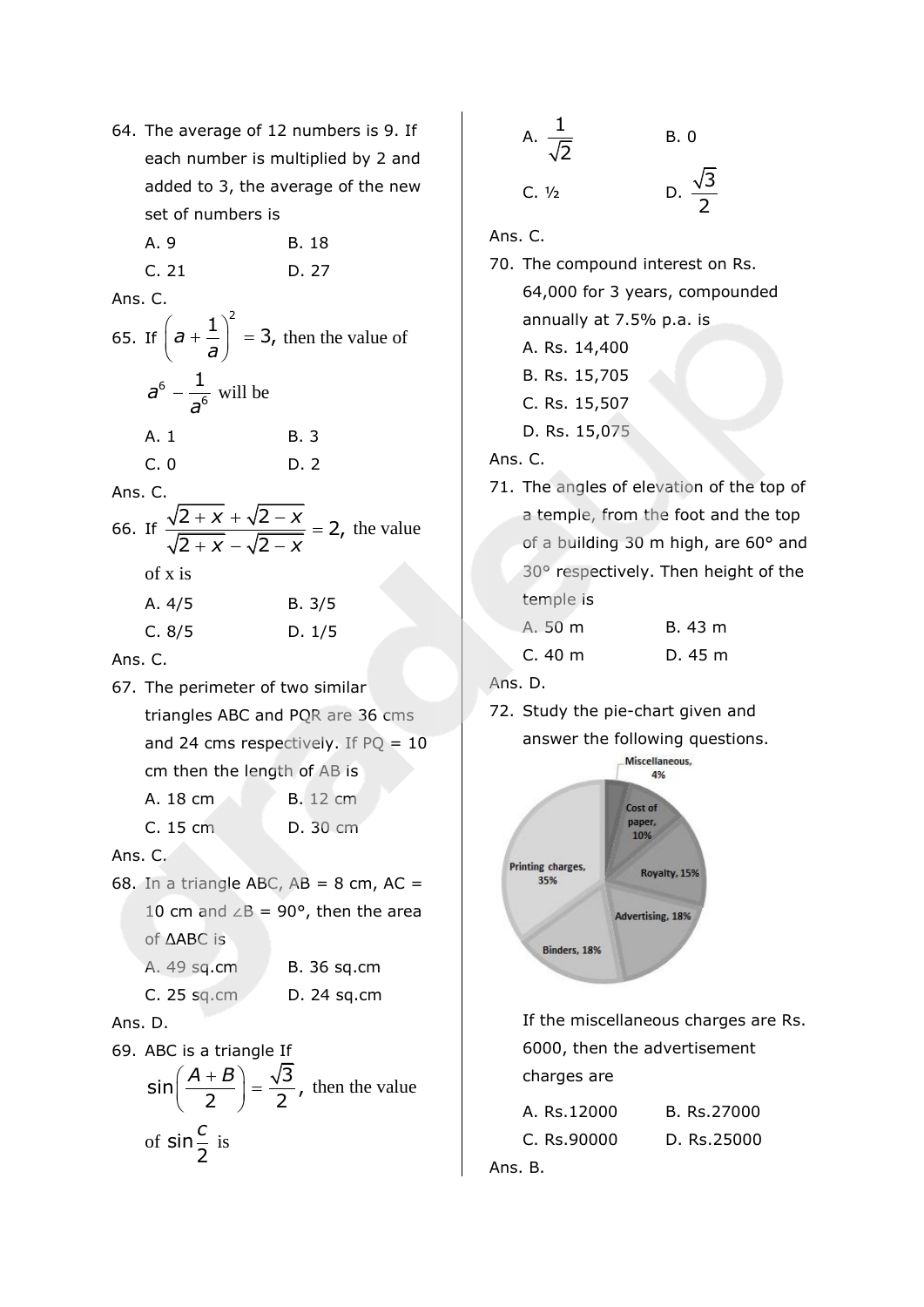73. The central angle of printing charge is x more than that of advertisement charge. Then the value of x is

A. 72° B. 61.2°

C. 60° D. 54.8°

Ans. B.

74. What should be the central angle of the sector 'cost of paper'?

# A. 22.5° B. 54.8° C. 36° D. 16° Ans. C. 75. The ratio between royalty and binder's charges is A. 5:6 B. 5:8 C. 6:5 D. 8:13 Ans. A.

# **(English Comprehension)**

76. In the following question, out of the four alternatives, choose the word which best expresses the meaning of the given word and click the button corresponding to it.

**RECEPTACLE** 

- A. COMPARTMENT
- B. HOLE
- C. CONTAINER
- D. FUNNEL

## Ans. A

77. In the following question, out of the four alternatives, choose the word which is opposite in meaning to the given word and click the button corresponding to it.

VANITY

| A. PRIDE   | B. LOVE     |
|------------|-------------|
| C. COURAGE | D. HUMILITY |

Ans. D.

78. Four words are given, out of which only one word is spelt correctly. Choose the correctly spelt word and click the button corresponding to it.:

A. Acquisision B. Acqiusition

C. Acquisition D. Acquisetion

Ans. C.

79. In the following questions, one part of the sentence may have an error. Find out which part of the sentence has an error and click the button corresponding to it. If the sentence is free from error, click the "No error" option.

If you permit me to speak the truth (A) / I shall state without hesitation (B) / that you have done a mistake (C) / No Error (D)

| A. A | <b>B.</b> B |
|------|-------------|
| C.C  | D. D        |

Ans. C

80. In the following questions, one part of the sentence may have an error. Find out which part of the sentence has an error and click the button corresponding to it. If the sentence is free from error, click the "No error" option.

I succeeded persuading him (A) / to come with me (B) / only after hours of argument (C) / No Error (D)

| A. A | B. B |
|------|------|
| C.C  | D. D |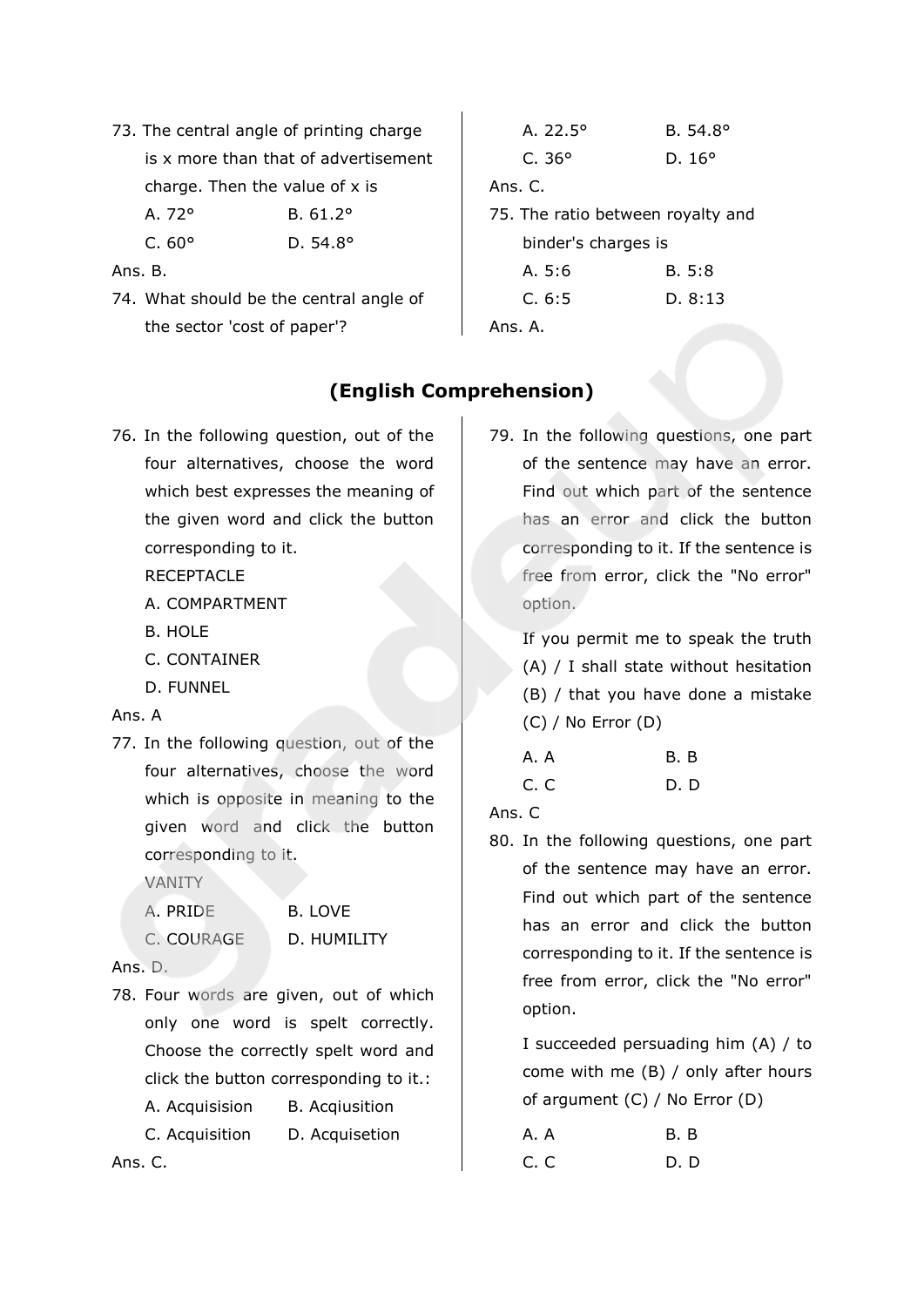Ans. A

81.In the following questions, one part of the sentence may have an error. Find out which part of the sentence has an error and click the button corresponding to it. If the sentence is free from error, click the "No error" option.

> Vermin (A) / does much harm (B) / to crops (C) / No Error (D)

| A. A | B. B |
|------|------|
| C.C  | D. D |

Ans. B

82. The sentences given with blanks are to be filled with an appropriate word(s). Four alternatives are suggested for each question. For each question, choose the correct alternative and click the button corresponding to it.

Light is \_\_\_\_\_ than sound.

A. faster B. more faster

C. sounder D. lighter

Ans. A.

83. The sentences given with blanks are to be filled with an appropriate word(s). Four alternatives are suggested for each question. For each question, choose the correct alternative and click the button corresponding to it.

The man \_\_\_\_\_\_ for the purpose never did what was expected of him.

- A. supplied B. favoured
- C. employed D. cited

Ans. C.

84. The sentences given with blanks are to be filled with an appropriate word(s). Four alternatives are suggested for each question. For each question, choose the correct alternative and click the button corresponding to it.

There was a serious between the two brothers.

A. altercation B. alteration

C. aberration D. altieration

Ans. A.

85. In each of the questions, four alternatives are given for the Idiom/Phrase. Choose the alternative which best expresses the meaning of the Idiom/Phrase and click the button corresponding to it.

To give oneself airs

- A. Space to breathe
- B. Time
- C. Acting strange
- D. Behaving arrogantly

Ans. D.

86. In each of the questions, four alternatives are given for the Idiom/Phrase. Choose the alternative which best expresses the meaning of the Idiom/Phrase and click the button corresponding to it.

At a stone's throw

- A. At a short distance
- B. At a place where quarrels take place
- C. At a great distance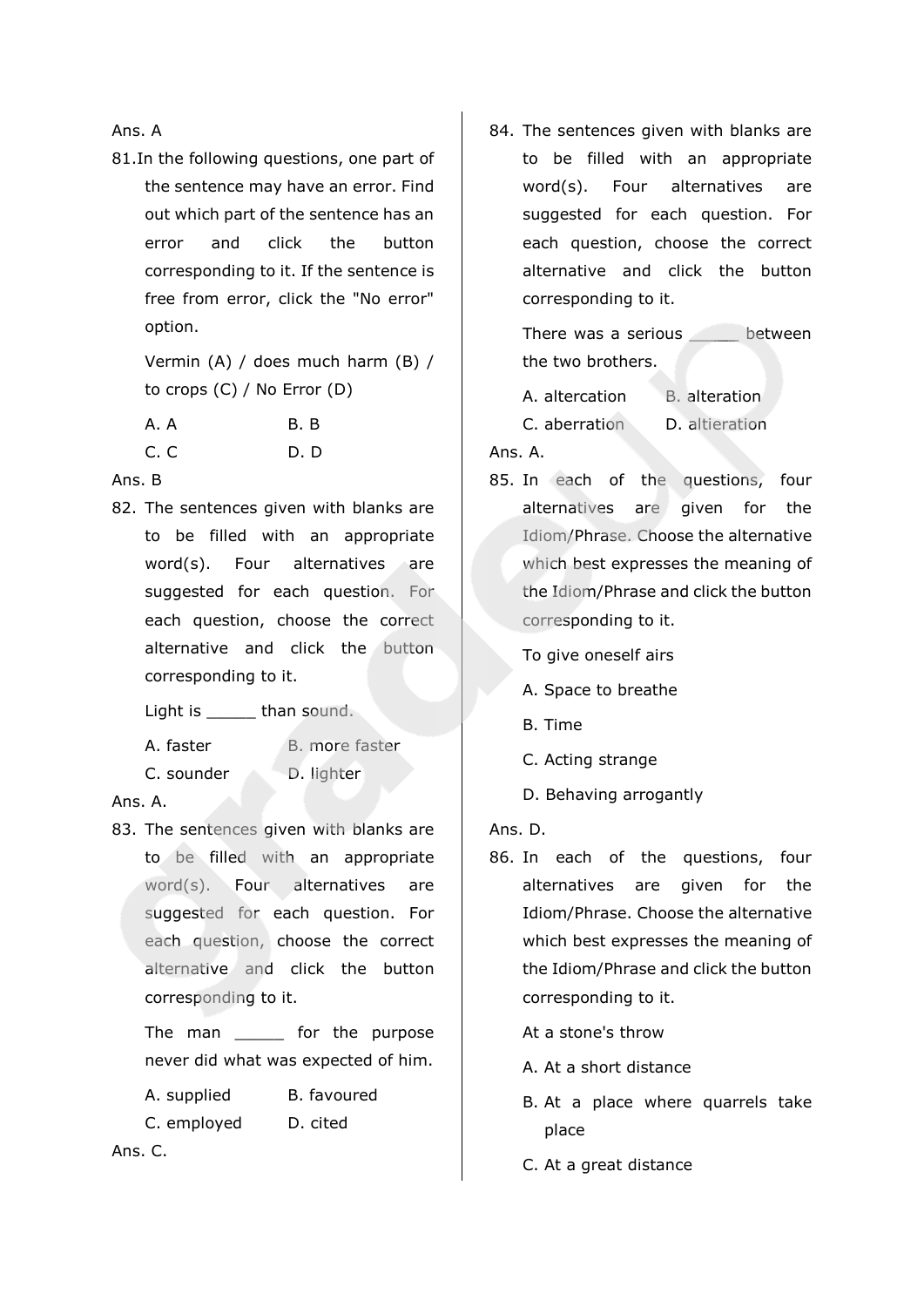D. A quarry

Ans. A.

87. In each of the questions, four alternatives are given for the Idiom/Phrase. Choose the alternative which best expresses the meaning of the Idiom/Phrase and click the button corresponding to it.

Bone of contention

- A. A delicious non-vegetarian item
- B. An item which made them content
- C. Cause for quarrel
- D. A link between them

Ans. C.

88. Out of the four alternatives, choose the one which can be substituted for the given words/sentences and click the button corresponding to it.

> A person who has lost the protection of the law

- A. Outlaw B. Immigrant
- C. Outcast D. Orphan

Ans. A.

89. Out of the four alternatives, choose the one which can be substituted for the given words/sentences and click the button corresponding to it.

Falsification of documents etc.

| A. Xeroxing | B. Forgery |
|-------------|------------|
|-------------|------------|

C. Laminating D. Copying

## Ans. B.

90. Out of the four alternatives, choose the one which can be substituted for the given words/sentences and click the button corresponding to it.

To make atonement for one's sins

A. Expiate B. Renounce

C. Remonstrate D. Recant

Ans. A.

91. A sentence/a part of the sentence is underlined. Four alternatives are given to the underlined part which will improve the sentence. Choose the correct alternative and click the button corresponding to it. In case no improvement is needed, click the button corresponding to "No improvement".

The boys absented themselves for two days.

- A. were absented
- B. absented
- C. had absented
- D. No improvement

Ans. D.

92. A sentence/a part of the sentence is underlined. Four alternatives are given to the underlined part which will improve the sentence. Choose the correct alternative and click the button corresponding to it. In case no improvement is needed, click the button corresponding to "No improvement".

My mother insists on setting up something everyday for charity.

- A. on
- B. in
- C. aside
- D. No improvement

Ans. C.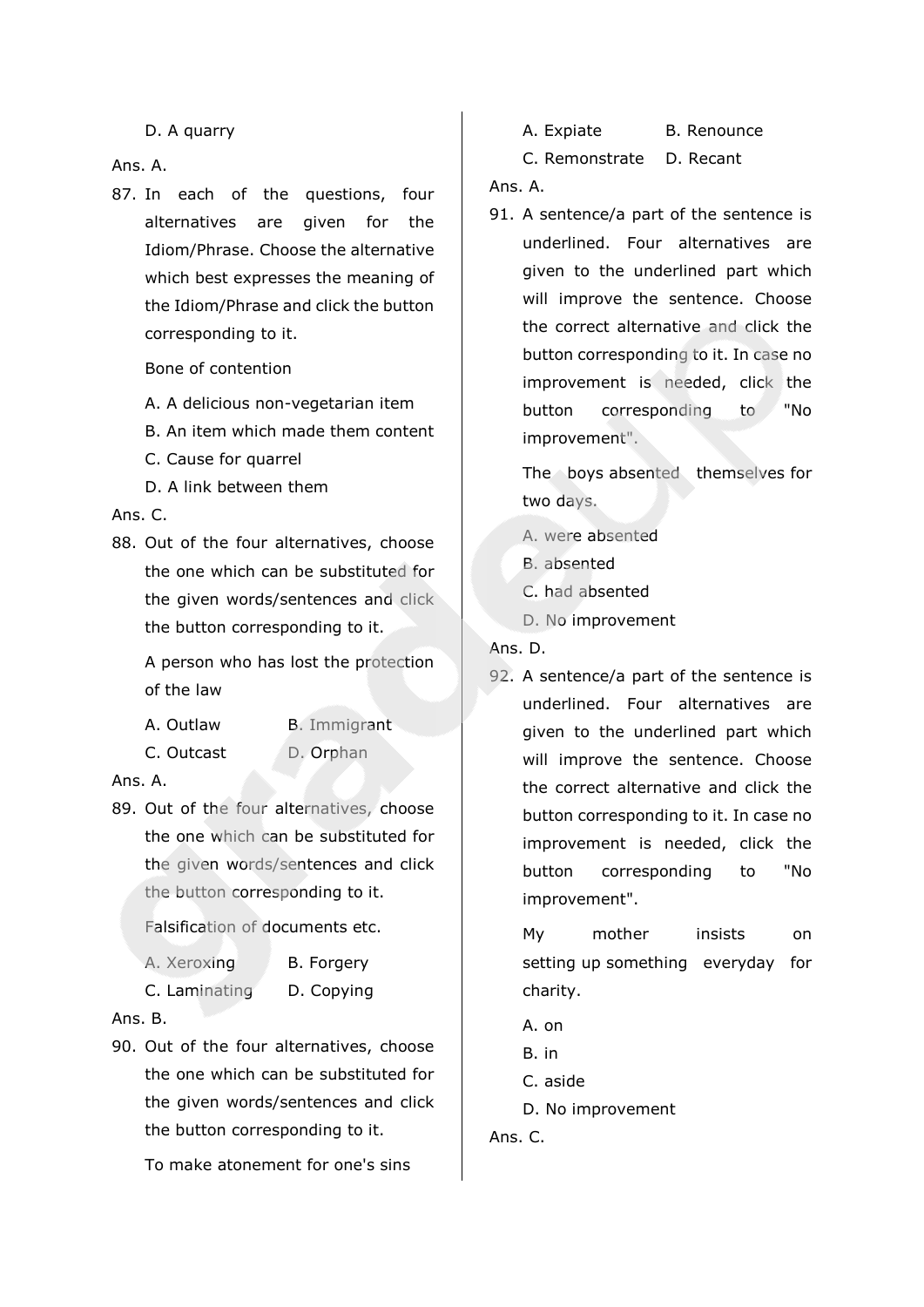93. A sentence/a part of the sentence is underlined. Four alternatives are given to the underlined part which will improve the sentence. Choose the correct alternative and click the button corresponding to it. In case no improvement is needed, click the button corresponding to "No improvement".

He began on a new business venture.

A. embarked

- B. begun
- C. opened
- D. No improvement

### Ans. A.

94. A sentence/a part of the sentence is underlined. Four alternatives are given to the underlined part which will improve the sentence. Choose the correct alternative and click the button corresponding to it. In case no improvement is needed, click the button corresponding to "No improvement".

I have to say them the truth.

- A. tell
- B. state
- C. speak
- D. No improvement

### Ans. A.

95. A sentence/a part of the sentence is underlined. Four alternatives are given to the underlined part which will improve the sentence. Choose the correct alternative and click the button corresponding to it. In case no improvement is needed, click the

button corresponding to "No improvement".

The SSB will interview the candidate between 11 a.m. and 3.00 p.m.

A. 11.00 am to 3 pm B. 11.00 from 3 pm C. 11.am by 3.00 pm D. No improvement

Ans. D.

*A passage is given with 5 questions following it. Read the passage carefully and choose the best answer to each question out of the four alternatives and click the button corresponding to it.*

Settled life and cultivation gave man leisure; he had no longer to always think of getting food. During spare time he could make stone tools, hoes or pots and weave cloth. Some people spared from producing their own food could even devote themselves to other activities all the time. This resulted in a division of labour. The division of labour made it possible for various groups to specialize, that is, to acquire greater skill and learn better techniques in doing one kind of work.

The settled community life needed rules to regulate the behaviour of the members of the community. It is not possible to know exactly how regulations were established. It appears that the decisions regarding the community were taken by the